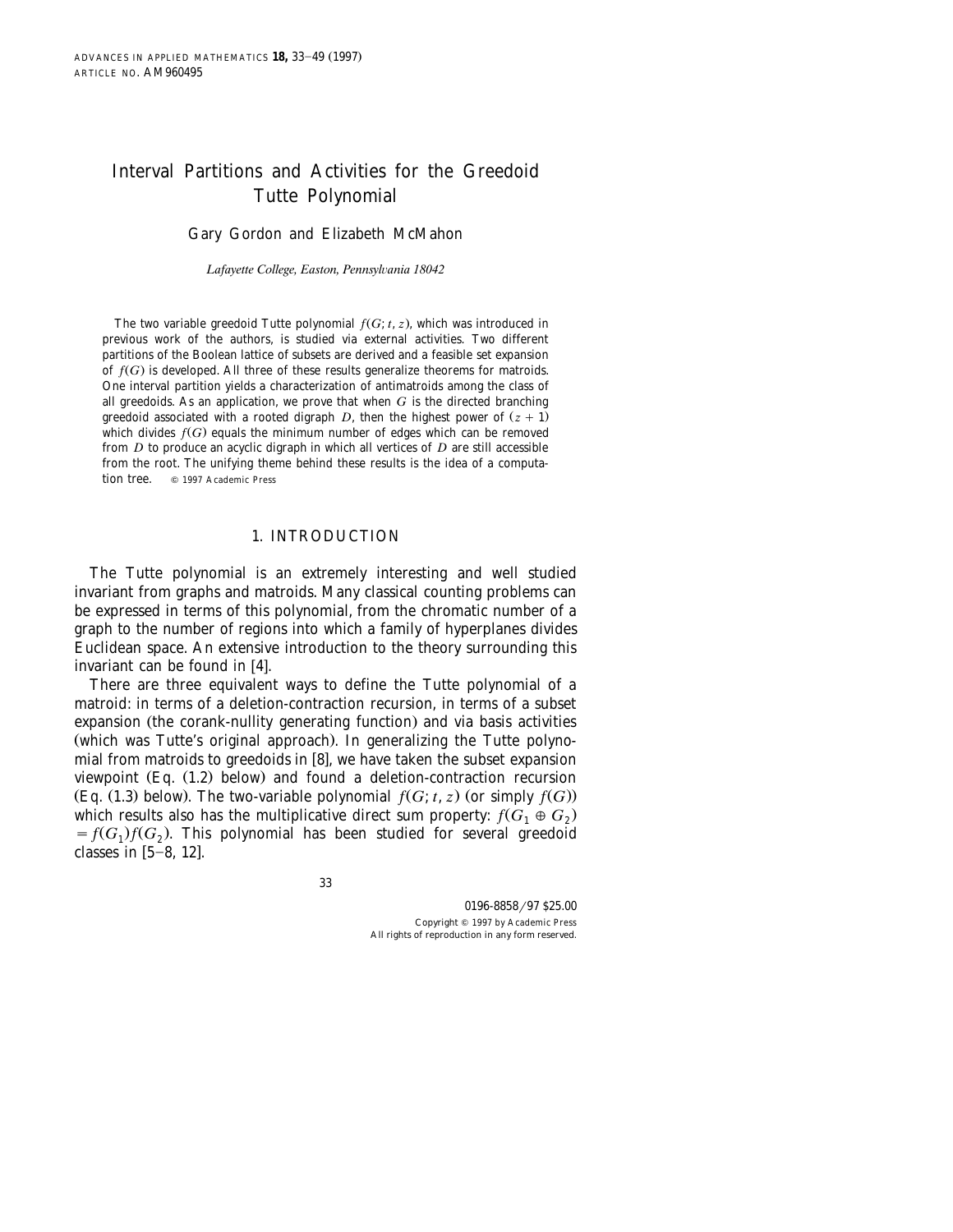In [2], Björner, Korte, and Lovász use the activities approach to define a one-variable greedoid polynomial  $\lambda(G)$ . This approach, for matroids, has close connections with combinatorial topology, especially with the shelling of various simplicial complexes associated with the matroid. Since  $\lambda(G)$  is an evaluation of the two variable polynomial  $f(G)$ , this leads to the question of how  $f(G)$  can be viewed in terms of activities in a greedoid. This question is central to this paper.

In Section 2, we define a computation tree for a greedoid based on the recursive process of computing  $f(G)$  using deletion and contraction. This idea is certainly not new; any attempt to compute the Tutte polynomial recursively will give rise to one. Despite this, we feel that the tree itself is important; it provides the basis for most of the results in this paper. For example, these trees are used in [9] when  $G$  is a matroid to unify several different formulations of the Tutte polynomial. The main results in this section, Theorem 2.5 and Proposition 2.7 concern two distinct interval partitions of the Boolean lattice which have direct applications to the polynomial  $f(G)$ . Both of these results can be viewed as generalizations of a theorem of Crapo for matroids. We also show how a computation tree can be used to give an algorithmic characterization of antimatroids (Prop $osition 2.4.$ 

In Section 3, we apply 2.5 to  $f(G)$  to obtain a new feasible set expansion for  $f(G)$  (Theorem 3.1). We also make explicit the connection between basis activities of  $[2]$  and the computation tree.

Section 4 is concerned with a direct application of the computation tree idea to directed branching greedoids. We write  $G(D)$  for the directed branching greedoid associated with a rooted digraph *D*. The main result (Theorem 4.2) shows that if  $(z + 1)^k$  divides  $\widetilde{f}(G(D); t, z)$  with *k* maximum, then  $k$  is the minimum number of edges which can be removed from *D* to create a spanning acyclic rooted digraph.

We now review some of the mathematical preliminaries we will need. We will assume the reader is familiar with matroids; much of the greedoid terminology is borrowed directly from matroid theory. See Björner and Ziegler  $[3]$  or Korte, Lovász, and Schrader  $[2]$  for extensive background material on greedoids.

DEFINITION 1.1. A *greedoid* G is a pair  $(E, \mathcal{F})$ , where E is a finite set and  $\mathcal F$  is a family of subsets of  $E$  satisfying:

*G*1. For every nonempty  $X \in \mathcal{F}$ , there is an element  $x \in X$  such that  $X - \{x\} \in \mathcal{F}$ ;

*G*2. For  $X, Y \in \mathcal{F}$  with  $|X| < |Y|$ , there is an element  $y \in Y - X$ such that  $X \cup \{y\} \in \mathcal{F}$ .

A subset  $X \in \mathcal{F}$  is called *feasible*. The *bases* of *G* are the maximal feasible sets; property *G*2 ensures that the bases are equicardinal. The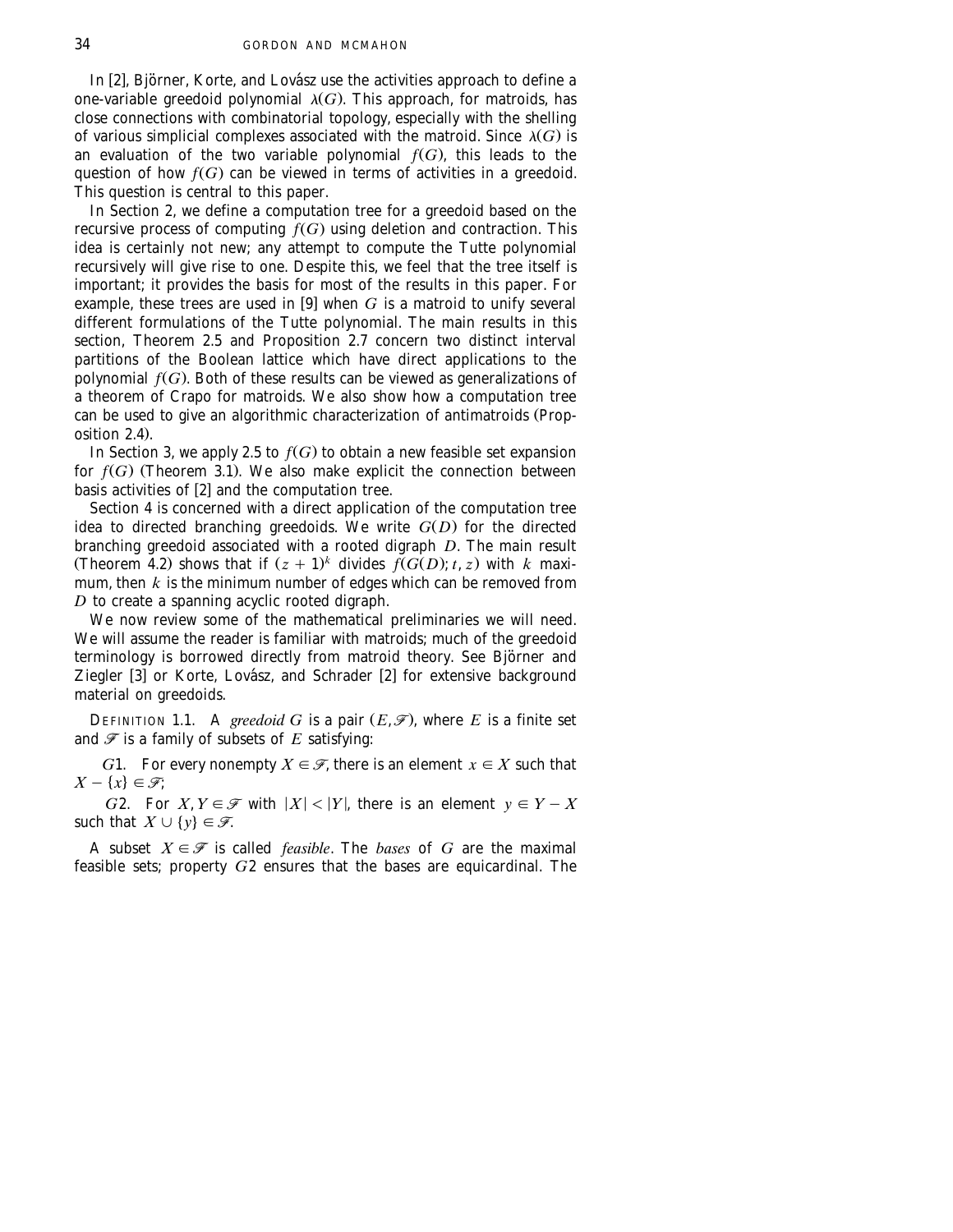*rank* of a subset  $S \subseteq E$ , written  $r(S)$ , is the size of the largest feasible subset of *S*. A subset  $S \subseteq E$  is *spanning* if *S* contains a basis. A *loop* in a greedoid is an element which is in no feasible set. We occasionally will call these greedoid loops, especially when discussing digraphs, to distinguish them from graph theoretic loops. A *coloop* is an element which is in every basis of *G*. Graph theoretic interpretations of these concepts are explored in Section 4.

If *G* is a greedoid on the ground set *E*, with feasible sets  $\mathcal F$  and rank function *r*, then we define the two-variable greedoid polynomial  $f(G; t, z)$ by

$$
f(G; t, z) = \sum_{S \subseteq E} t^{r(G) - r(S)} z^{|S| - r(s)}.
$$
 (1.2)

This is the corank-nullity formulation of the Tutte polynomial when *G* is a matroid.  $f(G)$  satisfies the following fundamental deletion-contraction recursion; this underlies all of the recursive structures used throughout this paper.

If 
$$
\{e\} \in \mathcal{F}
$$
, then  $f(G; t, z) = f(G/e) + t^{r(G)-r(G-e)}f(G-e)$ . (1.3)

We will need the following characterization of antimatroids. These characterizations appear in  $[2,$  (Lemmas 1.2 and 1.7)].

**PROPOSITION 1.4.** *Let*  $G = (E, \mathcal{F})$  *be an accessible set system. Then the following are equivalent:* 

 $(a)$  *G* is an antimatroid,

(b) If F,  $F \cup \{x\}$  and  $F \cup \{y\} \in \mathcal{F}$ , then  $F \cup \{x, y\} \in \mathcal{F}$ ,

(c) If  $F_1, F_2 \in \mathcal{F}$  with  $F_1 \subseteq F_2$ , then  $F_1 \cup \{x\} \in \mathcal{F}$  implies  $F_2 \cup \{x\}$  $\in \mathscr{F}$ .

### 2. COMPUTATION TREES AND INTERVAL PARTITIONS

If  $G$  is a greedoid, a computation tree  $T(G)$  will be a rooted binary tree in which each vertex is labeled by a minor of *G* in the following way: the two children of a vertex receiving label  $G'$  will be labeled  $G'/e$  and  $G' - e$ , where  $\{e\}$  is feasible in  $G'$ .

DEFINITION 2.1. A *computation tree*  $T(G)$  for a greedoid  $G$  is a rooted labeled tree defined as follows:

(a) If  $G$  has no feasible elements (i.e., each element of  $G$  is a loop), then  $T(G)$  is the trivial labeled rooted tree with a single vertex, labeled by *G*.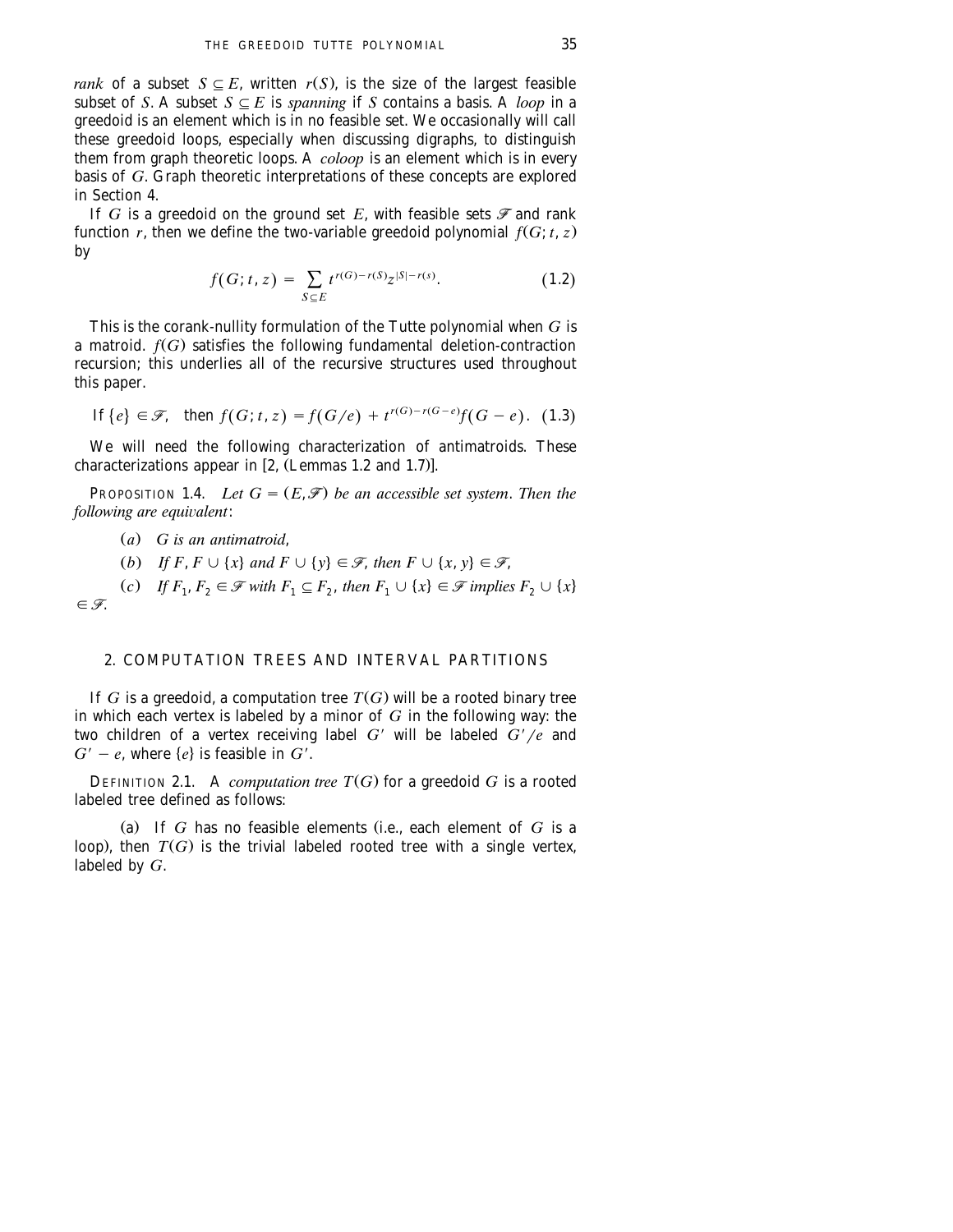(b) If  $\{e\}$  is feasible in *G*, then recursively obtain  $T(G)$  by forming the rooted labeled trees for  $G/e$  and  $G - e$  and joining them as in Fig. 1.

By applying (b) recursively to each leaf of the tree labeled by a greedoid of positive rank, this process will always terminate with the leaves of the computation tree receiving labels which correspond to rank 0 greedoid minors of *G* (i.e., each leaf of  $T(G)$  will correspond to a collection of loops).

EXAMPLE 2.2. Let *G* be the directed branching greedoid associated with the rooted digraph at the top of Fig. 2. Figure 2 then gives a computation tree for *G*. (Directed branching greedoid deletion and contraction correspond to the usual definition of deletion and contraction from graph theory.) We use the convention that the left-child of a vertex is obtained by contraction and the right child comes from deletion.

For a computation tree  $T(G)$  with  $m$  leaves we introduce the following notation. Let  $\{G_k\colon 1\leq k\leq m\}$  be the set of (rank 0) greedoid minors of  $\widetilde{G}$ which label the leaves of  $T(G)$ ; for each k, let  $F_k$  represent the elements of *G* which were contracted in the unique path from the root (labeled by *G*) to the leaf labeled by  $G_k$ , and let  $ext{ext}_T(F_k)$  represent the elements of *G* which correspond to loops in  $G_k$ . (We order the labeled leaves from left to right, using the "contraction precedes deletion" convention of Fig. 2.) Thus,  $ext{ext}_{\tau}(\overline{F_k})$  is the set of elements of *G* which were neither deleted nor contracted along the path in  $T(G)$  from the root to the leaf corresponding to  $F_k$ . We will call  $\hat{x} \in \text{ext}_{T}(F_k)$  externally active for  $F_k$  with respect to  $T(G)$ . For example,  $ext_{\tau}(\{a, c\}) = \{b\}$ ,  $ext_{\tau}(\phi) = \{c\}$  and  $ext_{\tau}(\{a\}) = \phi$  for  $T(G)$  in Fig. 2. Different computation trees can give rise to different sets  $ext_{\tau}(F_k)$ ; for example, if  $((G - b)/a) - c$  labels a vertex in a different computation tree  $T'(G)$ , then  $ext{ext}_{T'}(\{a, c\}) = \phi$  (although  $ext_{T}(\phi) = \{c\}$ for any tree *T*). Finally, recall that the closure of  $S \subseteq E$ , denoted by  $\sigma(S)$ , is defined by  $\sigma(S) := \{x \in E : r(S \cup \{x\}) = r(S)\}.$ 

PROPOSITION 2.3. *Let*  $T(G)$  *be any computation tree for the greedoid*  $G$ *and let*  $F_k$  *and*  $ext{ext}_T(F_k)$  *be defined as above. Then*  $\{F_k: 1 \le k \le m\}$  *is precisely the collection of all feasible sets of G and*  $ext{ext}_{T}(F_{k}) \subseteq \sigma(F_{k}) - F_{k}$ .



FIGURE 1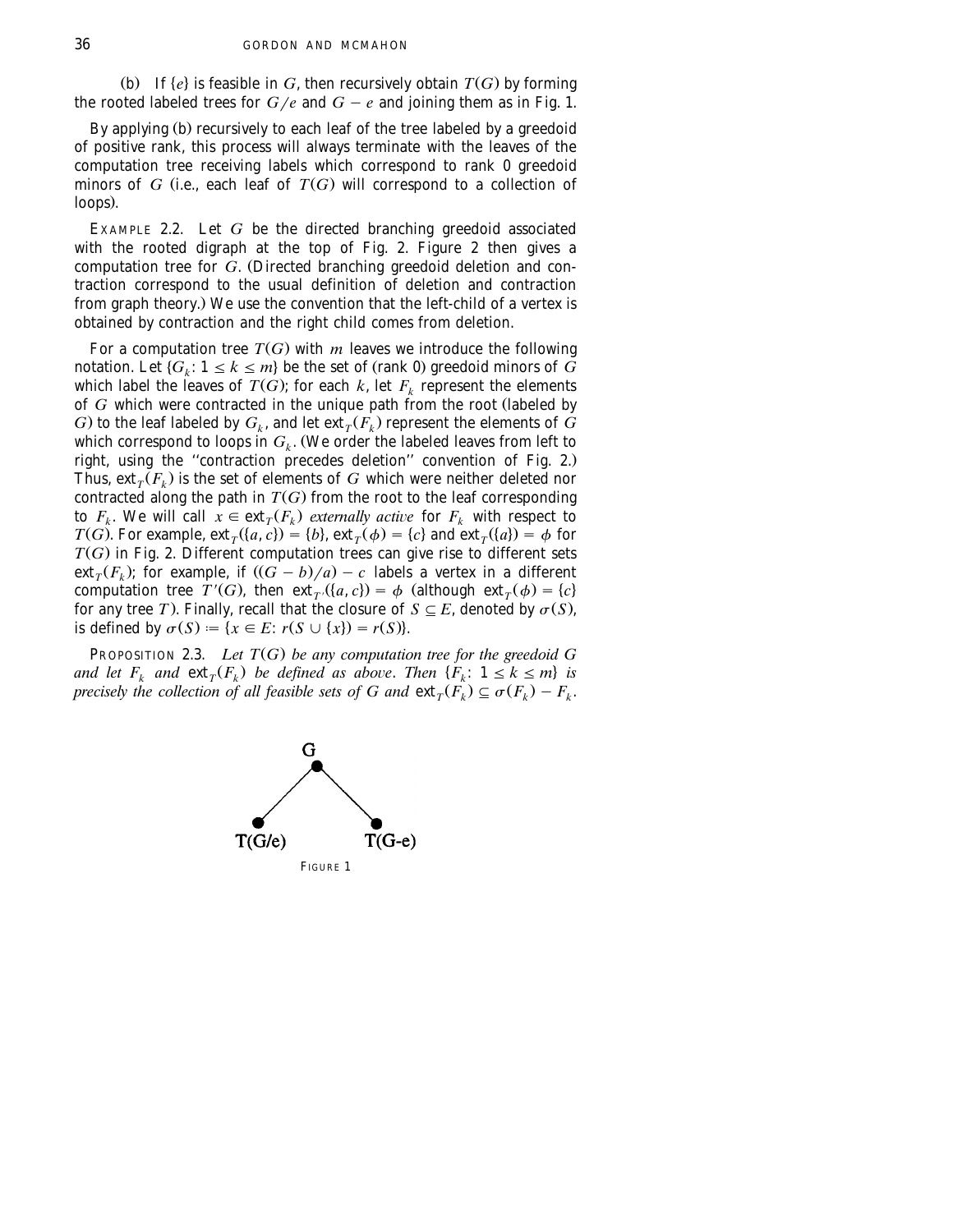

*Proof.* If *G* has no feasible singletons, then every element of *G* is a loop. Then  $T(G)$  is the trivial, single-vertex tree,  $\phi$  is the only feasible set and the theorem holds.

We may now assume  $G$  contains a feasible set  $\{e\}$  and use induction on  $|E| = n$ . When  $n = 1$ ,  $T(G)$  has two leaves, which are both labeled by the empty greedoid, one corresponding to  $G/e$  and the other corresponding to  $G - e$ . In this case, we have  $F_1 = \{e\}$ ,  $ext{ext}_T(F_1) = \phi$ ,  $F_2 = \phi$ , and  $ext_T(F_2)$  $=$   $\phi$ . This tree is unique and clearly satisfies the theorem. Now assume that  $n > 1$  and the result holds for all greedoids on  $n - 1$  elements. We also assume that *e* is the first element deleted and contrasted in forming the computation tree, so  $T(G)$  looks as in Fig. 1. Suppose the feasible sets  $\{A_1, A_2, \ldots, A_d\}$  of *G* have been ordered so that  $e \in A_k$  for  $1 \le k \le j$ and  $e \notin A_k$  for  $j + 1 \le k \le d$ . (Note  $j \ge 1$ , since  $\{e\}$  is feasible, and  $j < d$ , since  $\phi$  is feasible.)  $T(G/e)$ , by induction, satisfies the theorem, so the leaves of  $T(G/e)$  correspond to the feasible sets of  $G/e$ , which by definition are all sets of the form  $A - \{e\}$ , where  $e \in A$  and A is feasible in *G*. Thus,  $F_k - \{e\} = A_k - \{e\}$ , so  $F_k = A_k$  for  $1 \le k \le j$  (possibly after reordering these sets). Similarly,  $T(G - e)$ , by induction, satisfies the theorem, so the leaves of  $T(G - e)$  correspond to feasible sets of  $G - e$ , which by definition are all feasible sets of *G* which do not contain *e*. Thus,  $m = d$  and  $F_k = A_k$  for  $j + 1 \le k \le m$  (again after possibly reordering these sets). Since *e* appears in every feasible set  $F_k (1 \le k \le j)$  and *e*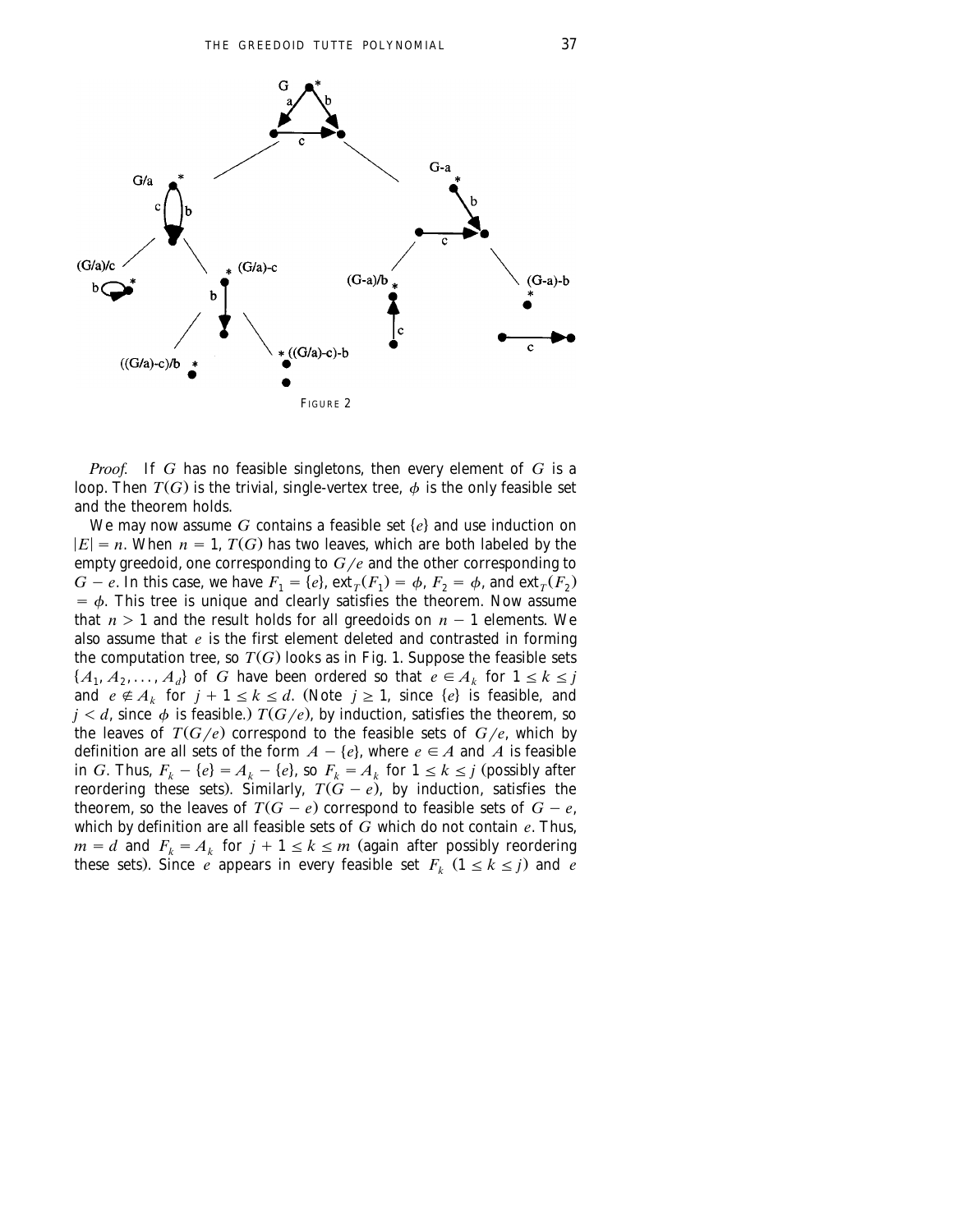appears in no feasible set  $F_k$  ( $j + 1 \le k \le m$ ), these subcomputation trees can be reassembled without repeating any feasible set of *G*. Thus, we have shown that the leaves of  $T(G)$  are in one-to-one correspondence with the feasible sets of *G*. Finally,  $ext_T(F_k) \subset \sigma(F_k) - F_k$ , because if  $x \in ext_T(F_k)$ , then  $r(F_k \cup x) = r(F_k)$ , (or else  $\{x\}$  would be feasible in  $G_k$ , which has rank 0). Thus,  $x \in \sigma(F_k)$ , but clearly  $x \notin F_k$ . This completes the proof.

Antimatroids have been discovered and rediscovered several times. They were introduced by Dilworth (in a lattice-theoretic form) in the 1940s. See [2 or 3] for more background on antimatroids. We now use the above theorem to get an algorithmic characterization of antimatroids.

PROPOSITION 2.4. *Let G be a greedoid and let*  $T(G)$  *be any computation tree for G. Then*  $ext{ext}_{T}(F) = \sigma(F) - F$  *for all feasible sets F if and only if G is an antimatroid*.

*Proof.* Let *G* be an antimatroid, let *F* be a feasible set of *G*, and suppose  $x \in \sigma(F) - F$ . We must show  $x \in \text{ext}_{T}(F)$ . (The reverse containment  $ext{ext}_{T}(F) \subseteq \sigma(F) - F$  is given by Proposition 2.3). Let *G'* be the rank 0 greedoid which labels the leaf of  $\overline{T(G)}$  corresponding to the feasible set *F* (with the correspondence given in Proposition 2.3). Clearly *x* was not contracted along the path from the root (labeled by  $G$ ) to  $G'$  (since, by Proposition 2.3,  $x \in \overline{F}$  if and only if *x* is contracted along the path). If x was deleted along this path, let  $F'$  be the set of elements that were contracted prior to the deletion of *x*. Then  $F' \cup \{x\}$  must be feasible (since there is a path in  $T(G)$  in which x is contracted at this stage, and all subsequent elements acted on are deleted). Then, since  $G$  is an antimatroid, we must have  $F \cup \{x\}$  feasible (by 1.4(c)). But now  $x \notin \sigma(F)$ , which is a contradiction. Thus, *x* was neither deleted nor contracted along the path from the root to the leaf corresponding to  $F$ , so  $x$  is externally active for *F*. Therefore,  $ext{ext}_{T}(F) = \sigma(F) - F$  for all feasible sets *F*.

Now suppose  $ext_T(F) = \sigma(F) - F$  for all feasible sets *F*. We will show *G* is an antimatroid by using the local union property which characterizes antimatroids (1.4(b)). Let  $\overrightarrow{F}$ ,  $F \cup \{x\}$  and  $F \cup \{y\}$  all be feasible sets. We must show  $F \cup \{x, y\}$  is also feasible. If  $F \cup \{x, y\}$  is not feasible, then  $x \in \sigma(F \cup \{y\})$  and  $y \in \sigma(F \cup \{x\})$ . Consider the two paths  $P_x$  and  $P_y$ from the root of  $T(G)$  which terminate in the leaves corresponding to  $F \cup \{x\}$  and  $F \cup \{y\}$ , respectively. Since  $P_x$  and  $P_y$  coincide at the root, they must diverge at some vertex of  $T(G)$  which we assume has label  $G'$ . Then the two children of this vertex must be labeled  $G'/x$  and  $G' - x$  or they must be labeled  $G'/y$  and  $G'-y$ , because *x* and *y* are the only elements where these two feasible sets differ. Without loss of generality, we may assume the two children are labeled  $G'/x$  and  $G' - x$ . Then *x* is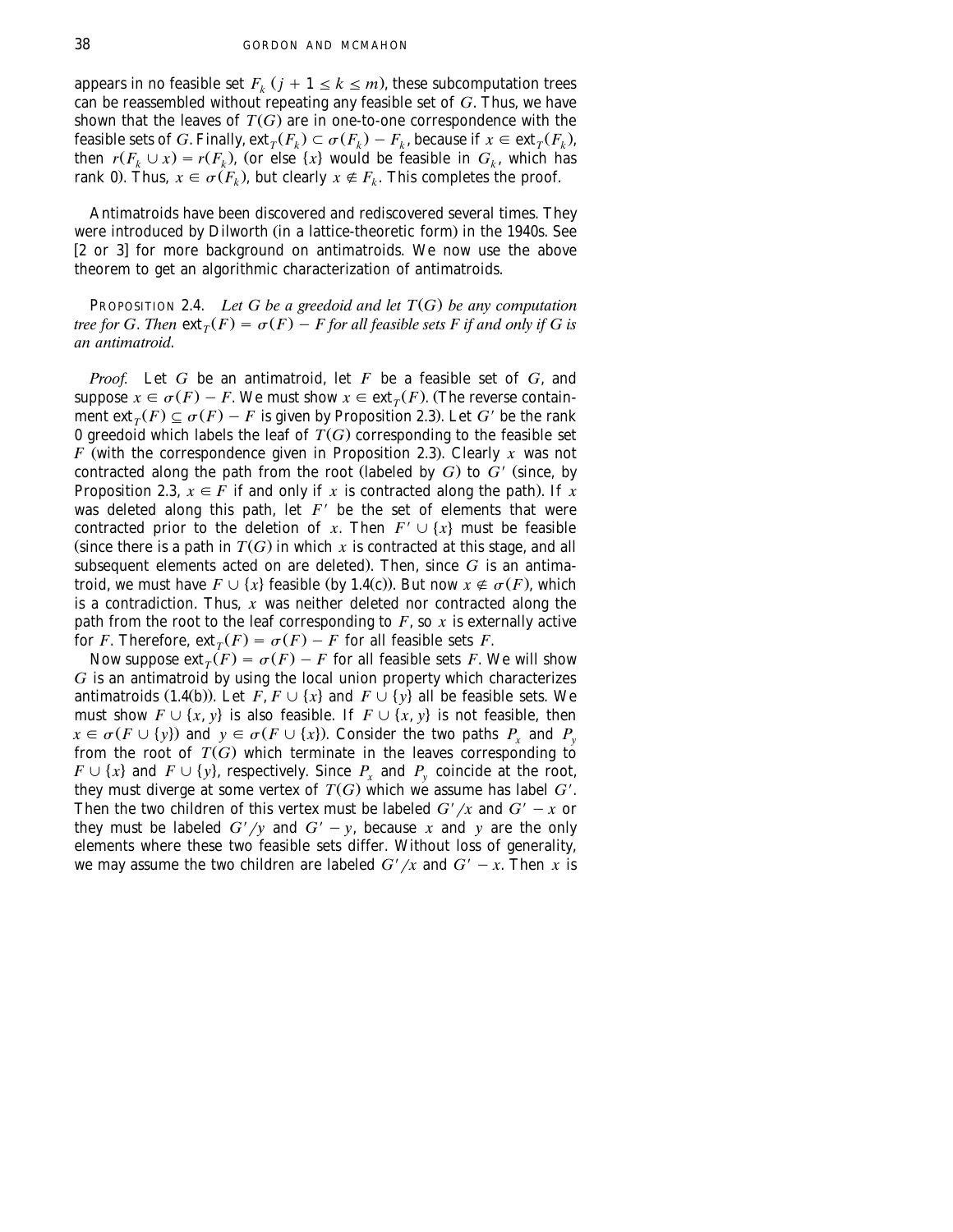deleted along the path  $P_y$ ; since  $ext_T(F \cup \{y\})$  is the set of elements which were neither deleted nor contracted,  $x \notin \text{ext}_{T}(F \cup \{y\}) = \sigma(F \cup \{y\})$  –  $(F \cup \{y\})$ , which contradicts  $x \in \sigma(F \cup \{y\})$ . This completes the proof.

We do not consider complexity issues associated with implementing the algorithm suggested by 2.4 here. Instead, we turn our attention to the first main application of Propositions 2.3 and 2.4. The next theorem is a direct generalization of Lemma 8.6.1 of [3], which gives a partition of the set S of all spanning sets of a greedoid *G* into Boolean intervals in which each basis of *G* is the minimum element of some interval.

**THEOREM 2.5.** Let  $G = (E, \mathcal{F})$  be a greedoid with feasible sets  $\mathcal{F} =$  ${F_1, F_2, \ldots, F_m}$ . *Then there is a collection of subsets*  $H_k \subseteq \sigma(F_k)$   $(1 \leq k \leq m)$ such that the intervals of the form  $[F_k, H_k]$   $(1 \leq k \leq m)$  partition  $2^E$ . *Furthermore*, *this partition is unique if and only if G is an antimatroid*. *In this case*,  $H_k = \sigma(F_k)$  *for all k*.

*Proof.* The sets  $H_k$  which form the maximum elements in the interval partition of  $2^E$  can be obtained directly from a computation tree  $T(G)$ :  $H_k = F_k \cup \text{ext}_{\tau}(F_k)$ . The result now follows from 2.3 and 2.4.

Since different computation trees can give rise to different external activities, we can also get different interval partitions of  $2^E$  when  $G$  is not an antimatroid. For instance, in Example 2.2, the interval  $[\{a, c\}, \{a, b, c\}]$ appears in the partition induced by  $T(G)$ , but does not in  $T'(G)$ .

We now define a notion of internal activity for bases with respect to a computation tree *T*(*G*). For a basis *B* of a greedoid *G*,  $e \in B$  is *internally active* with respect to the computation tree  $T(G)$  if *e* is a feasible coloop in some minor occurring in the unique path from the root to the leaf corresponding to *B*. The set int<sub>*T*</sub>(*B*) denotes the set of internally active elements of  $\overline{B}$  for the tree  $T(G)$ .

Internal and external activity for matroids are usually defined via a total order  $\Omega$  of the ground set *E*. In particular,  $e \notin B$  is externally active if *e* is the least element in the unique (basic) circuit contained in  $B \cup \{e\}$  and  $e \in B$  is internally active if *e* is the least element in the unique (basic) bond contained in  $(E - B) \cup \{e\}$ . Let  $i_0(B)$  and  $e_0(B)$  denote the set of internally and externally active elements for the basis  $B$  with respect to  $\Omega$ .  $(See [1]$  for more details on matroid activity.) The next result shows our definition of internal and external activity for a greedoid based on the computation tree  $T(G)$  coincides with this definition when G is a matroid. We omit the proof.

PROPOSITION 2.6. *Let G be a matroid with a total order*  $\Omega$  *of the ground set E. Then there is a computation tree T(G) such that*  $i_{\Omega}(B) = \text{int}_{T}(B)$  and  $e_{\Omega}(B) = \text{ext}_{T}(B)$  for all bases B of G.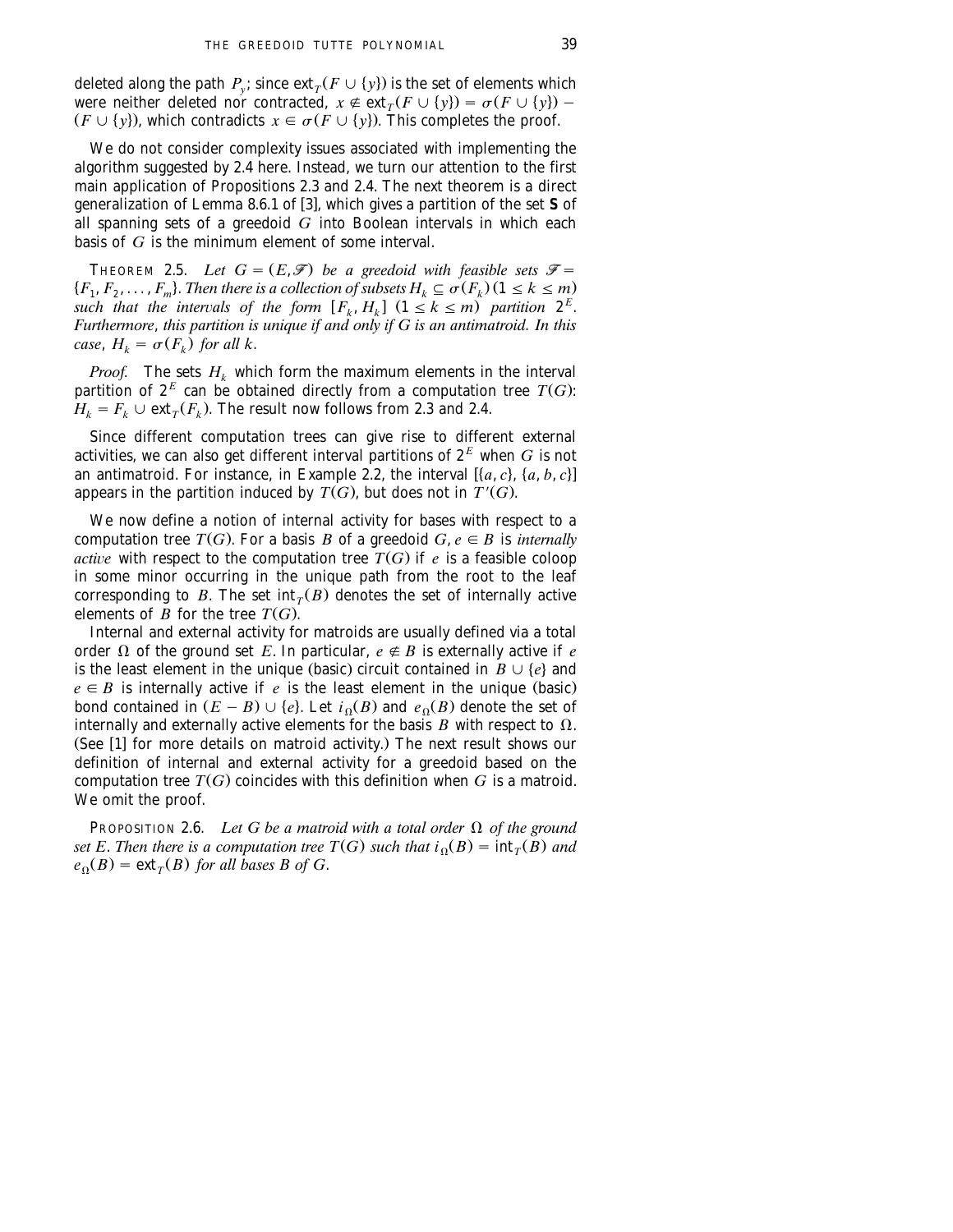The computation tree  $T(G)$  in 2.6 is formed by using  $\Omega$  to operate on the elements of *G* in reverse order, starting with the largest nonloop  $($  = feasible element), so that the sequence of elements deleted and contracted is the same in every path from the root to the leaves. Adhering to a fixed order is always possible for a matroid, although Example 3.3 below shows this is not true for a general greedoid.

A theorem of Crapo shows how to get an interval partition of  $2^E$  when  $G$  is a matroid such that each interval contains a unique basis of  $G$ . (See [1 or 9].) We now generalize this result to greedoids.

PROPOSITION 2.7. Let G be a greedoid with a computation tree  $T_R(G)$ *and bases*  $B_1, B_2, \ldots, B_m$ . Then the intervals of the form  $[B_k - \text{int}_T(B_k), B_k]$  $\cup$  ext<sub>*T*</sub>( $B_k$ )] (1  $\leq k \leq m$ ) partition 2<sup>E</sup>.

*Proof.* We use induction (as in the proof of 2.3): if  $r(G) = 0$ , then the partition is trivial.

Let  $\{e\}$  be feasible in *G*. To simplify notation, we write  $B'_k$  and  $B''_k$  for the bases of  $G/e$  and  $G - e$ , respectively, and let  $A_k = B_k - \text{int}_{T}(B_k)$ ,  $C_k = B_k \cup \text{ext}_{T}(B_k)$ ,  $A'_k = B'_k - \text{int}_{T/e}(B'_k)$ ,  $A''_k = B''_k - \text{int}_{T-e}(B''_k)$ ,  $C'_k = B'_k \cup \text{ext}_{T/e}(B'_k)$ , and  $C''_k = B''_k \cup \text{ext}_{T-e}(B''_k)$  (where  $T/e$  is the subcomputation tree rooted at  $G/e$  and  $T - e$  is the subcomputation tree rooted at  $G - e$ ).

If  $r(G) > 0$  and *e* is a feasible coloop of *G*, then by induction on  $G/e$ ,<br>we obtain an interval partition  $[A'_k, C'_k]$   $(1 \le k \le m)$  of  $2^{E - \{e\}}$ . Then, for<br>all  $k$ ,  $B'_k = B_k - \{e\}$ ,  $\text{int}_{T/e}(B'_k) = \text{int}_T(B_k) - \{e\}$ ,  $\text{ext}_{T$ 

Now assume  $\{e\}$  is feasible and is not a coloop. Assume the bases have been ordered so that  $e \in B_k$  for  $1 \le k \le j$  and  $e \notin B_k$  for  $j + 1 \le k \le d$ (where  $1 \leq j \leq m$  since *e* is not a coloop). By induction applied to  $G/e$ , the intervals of the form  $[A'_k, C'_k]$   $(1 \leq k \leq j)$  partition  $2^{k - \{e\}}$ . Similarly, the intervals of the form  $[A_k^{\prime\prime}, C_k^{\prime\prime}]$   $(j + 1 \le k \le m)$  also partition  $2^{E - \{e\}}$ . In  $G/e$ , we find  $\text{int}_{T/e}(B'_k) = \text{int}_T(B_k)$  and  $\text{ext}_{T/e}(B'_k) = \text{ext}_T(B_k)$ ; thus  $A_k = A'_k \cup \{e\}$  and  $C_k = C'_k \cup \{e\}$  (for  $1 \le k \le j$ ). Finally, in  $G - e$  we again obtain  $\text{int}_{T-e}(B''_k) = \text{int}_T(B_k)$  and  $\text{ext}_{T-e}(B''_k) = \text{ext}_T(B_k)$ ,  $A''_k$  and  $C_k = C''_k$  (for  $j + 1 \le k \le m$ ). This gives the desired partition of  $2^E$ .

The two different interval partitions given in 2.5 and 2.7 represent distinct generalizations of Crapo's interval partition for matroids (Theorem 7.3.6 of  $[1]$ ; see the notes for Section 7.3 there). They can also both be viewed as distinct generalizations of Lemma 8.6.1 of [3]. When G is a *E* matroid, 2.5 gives a partition of  $2^E$  into intervals of the form [*I*, *S*], where *I* ranges over all independent sets of *G* and  $I \subseteq S \subseteq \overline{I}$ .

For greedoids, the partition of 2.5 is more useful than that of 2.7. The interval partition obtained in 2.5 has the property that every subset in a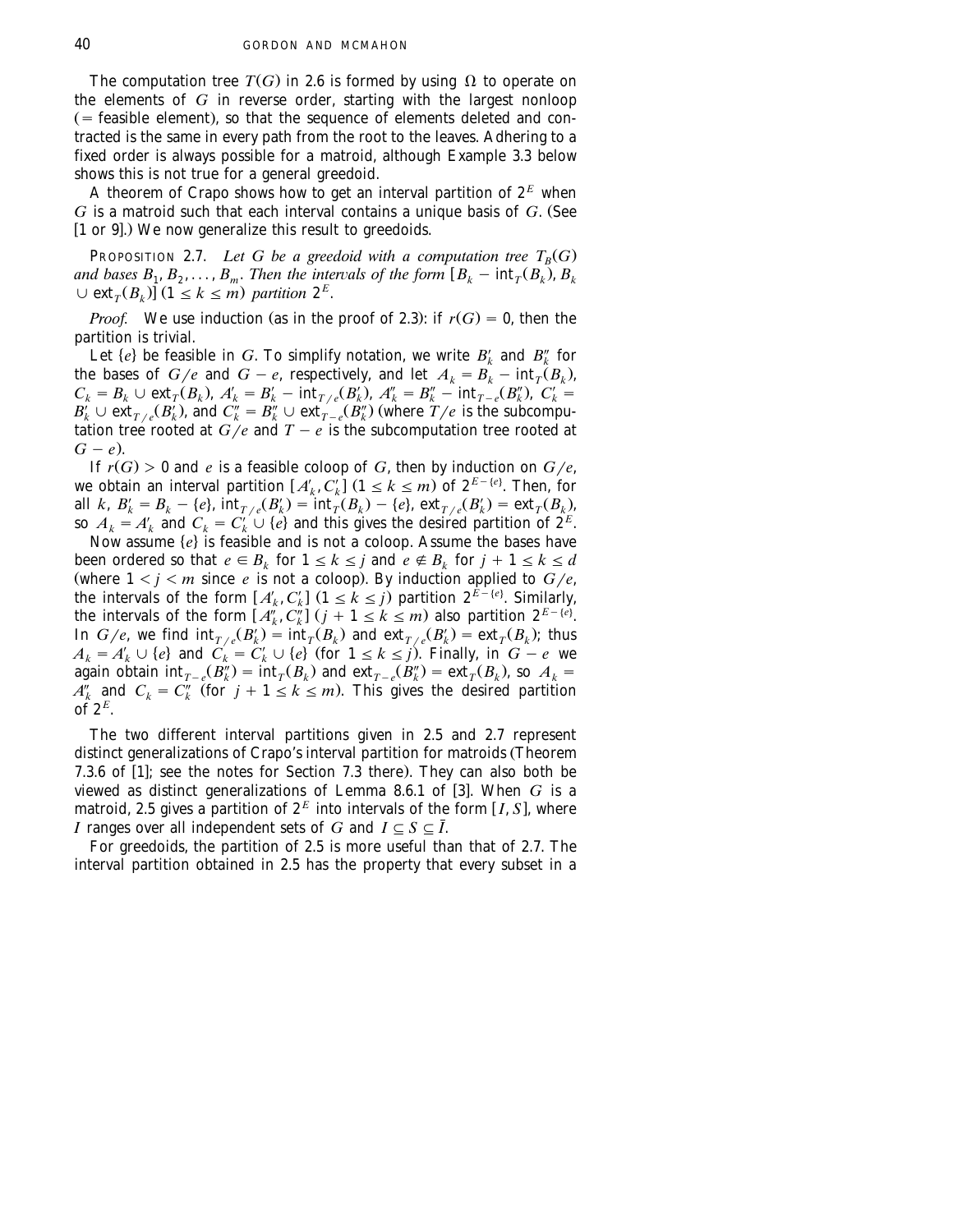given interval has the same rank; this property allows us to prove Theorem 3.1. For a general greedoid, the partition of 2.7 is not well-behaved in the same sense. We will explore the difference in more detail in the next section.

# 3. FEASIBLE SETS, ACTIVITIES AND THE TUTTE POLYNOMIAL

We now apply our computation trees to the polynomial  $f(G)$ .

THEOREM 3.1. *Let*  $T(G)$  *be any computation tree. Then* 

$$
f(G; t, z) = \sum_{F \text{ feasible}} t^{r(G)-|F|} (z+1)^{|\text{ext}_{T}(F)|}.
$$

*Proof.* Let  $F(G)$  denote the family of feasible sets and  $I(F)$  denote the interval  $F, F \cup \text{ext}_{T}(F)$ . The interval partition of Theorem 2.5 has the property that every subset  $S \in I(F)$  has  $r(S) = |F|$ . Then, we can rewrite the subset expansion of 1.2 as

$$
f(G; t, z) = \sum_{s \subseteq E} t^{r(G) - r(S)} z^{|S| - r(S)} = \sum_{F \in F(G)} \sum_{S \in I(F)} t^{r(G) - |F|} z^{|S| - |F|}
$$
  
= 
$$
\sum_{F \in F(G)} t^{r(G) - |F|} \sum_{S \in I(F)} z^{|S| - |F|}
$$
  
= 
$$
\sum_{F \in F(G)} t^{r(G) - |F|} (z + 1)^{|\text{ext}_{T}(F)|}.
$$

This result gives a way to compute  $f(G)$  that is more efficient than using all subsets of  $E$  as in 1.2. For example, the computation tree  $T(G)$  in Example 2.2 gives  $f(G) = t^2(z + 1) + t(z + 1) + 2(z + 1) + t + 1$ . A general greedoid will still have an exponential number of feasible sets (as a function of  $|E|$ ; this is expected in view of results of Jaeger, Welsh, and Vertigan [10] which show almost all evaluations of the Tutte polynomial are #P-complete for many well-behaved classes of matroids.

When *G* is an antimatroid,  $ext{ext}_{T}(F) = \sigma(F) - F$  for any computation tree  $T(G)$ . In this case, the resulting formula for  $f(G)$  from 3.1 is given in Proposition 2.2 of [6]. We also remark that Theorem 3.1 extends Whitney's independent set expansion of the chromatic polynomial of a graph as well as the corresponding expansion of the Tutte polynomial of a matroid. Furthermore, it provides a direct link between the basis activities definition of the one-variable greedoid polynomial  $\lambda(G)$  and the two-variable polynomial  $f(G)$ . We explore this connection in more detail now.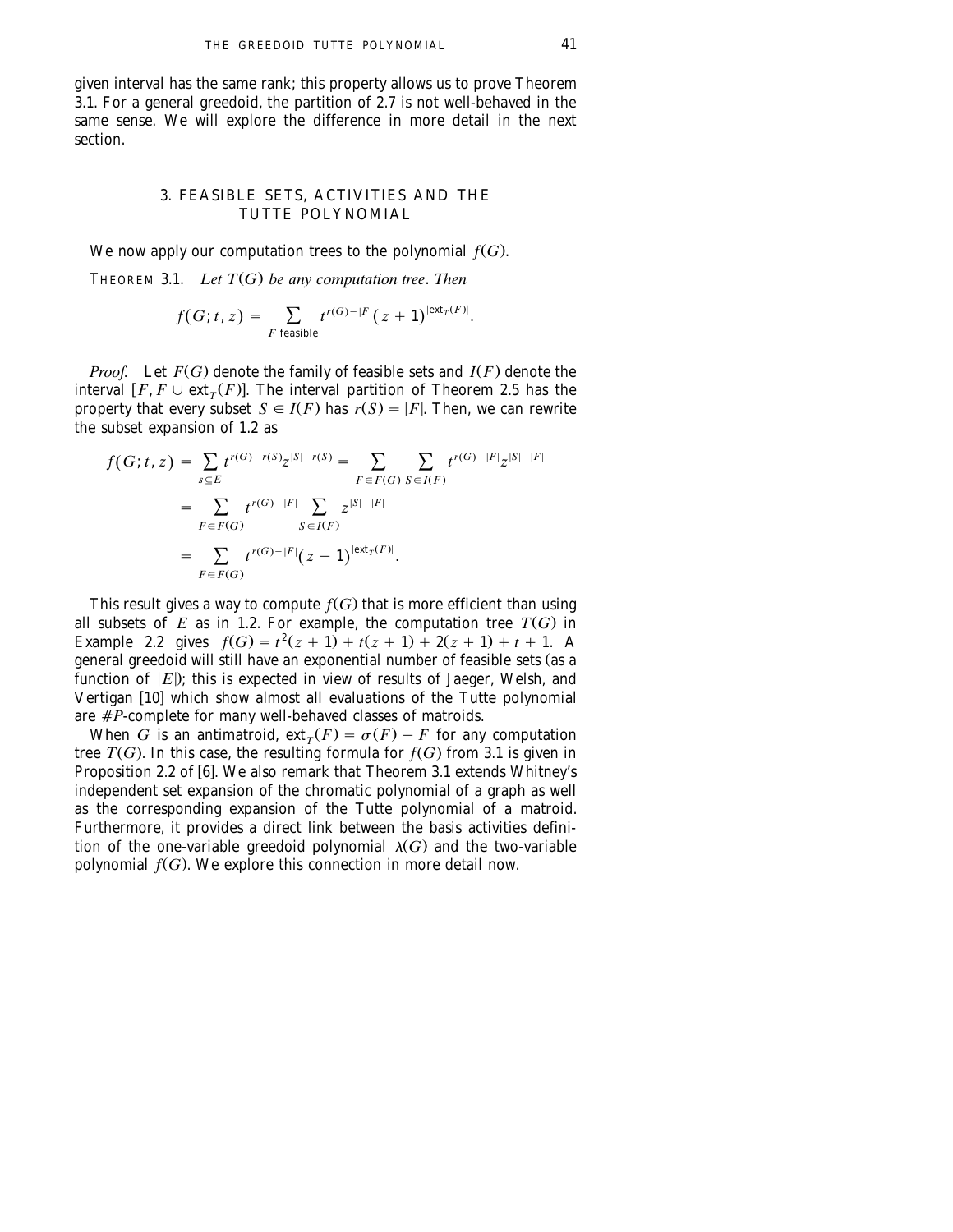The usual formulation of  $\lambda(G)$  involves several steps (see [2 or 3]): First, choose a total order  $\Omega$  for the ground set *E*. Now define an ordering on the bases of  $G$  lexicographically so that  $B_1 < B_2$  provided the least lexicographic feasible permutation of  $B_1$  precedes the least lexicographic feasible permutation of  $B_2$ . Now call  $x \notin B$  externally active with respect to the order  $\Omega$  and the basis *B* if  $B < B \cup \{x\} - \{y\}$  for all  $y \in B$  such that  $B \cup \{x\} - \{y\}$  is a basis of *G*. If  $B \cup \{x\} - \{y\}$  is not a basis for any  $y \in B$ , then the condition is vacuously satisfied and *x* is externally active. Let  $ext{ext}_{\alpha}(B)$  denote the set of all externally active elements. Then define

$$
\lambda(G; u) = \sum_{B \text{ basis}} u^{\mid \text{ext}_{\Omega}(B) \mid}.
$$

This notion of external activity for a basis  $B$  based on the order  $\Omega$  $($ developed in  $[2]$ ) can be compared to external activity in the computation tree  $T(G)$ . We now show that these ideas are related by using the order  $\Omega$ to define a computation tree  $T_0(G)$ . Given the total order  $\Omega$ , define  $T<sub>0</sub>(G)$  recursively as before, replacing 2.1(b) by:

(b') If *e* is the first element in the order  $\Omega$  with  $\{e\}$  feasible in *G*, then recursively form  $T_0(G)$  as in Fig. 1 and remove *e* from the order  $\Omega$ .

Thus, the order  $\Omega$  is used to decide which element is deleted and contracted at each step. This is similar to the computation tree based on a total order used in Proposition 2.6.

PROPOSITION 3.2. *Let*  $\Omega$  *be a total order of the ground set E of a greedoid G*. *Then, for all bases B of G, ext*  $_0(B) = \text{ext}_{\tau}(B)$  *for the computation tree*  $T = T<sub>0</sub>(G)$ .

*Proof.* Let *e* be the first feasible element in  $\Omega$  and proceed by induction. Then  $e \notin \text{ext}_{\tau}(B)$  for any basis *B* of *G* since *e* is immediately contracted (for the bases which contained  $e$ ) or deleted (for the bases which do not contain *e*) in  $T_0(G)$ . Thus,  $ext_{T/e}(B - e) = ext_T(B)$  for all bases *B* containing *e* and  $ext{ext}_{T-e}(B) = \text{ext}_{T}(B)$  for the remaining bases of *G*.

But this relation also holds for  $ext_0(T)$ : if  $\Omega - e$  is the ordering obtained by removing *e* from  $\Omega$ , then  $ext_{\Omega-e}(B-e) = ext_{\Omega}(B)$  for all bases *B* containing *e* and  $ext{ext}_{0-e}(B) = ext_{0} (B)$  for all bases not containing *e*. This follows from the proof of Theorem 6.4(i) of [2]. By induction,  $ext_{\Omega-\epsilon}(B-\epsilon) = \text{ext}_{T/\epsilon}(B-\epsilon)$  for all bases containing  $\epsilon$  and  $ext_{\Omega-\epsilon}(B)$  $s = \text{ext}_{T-e}(B)$  for all bases not containing *e*. Thus, for the bases containing  $e$ ,  $ext{ext}^{-}_{T}(B) = ext_{T/e}(B - e) = ext_{\Omega - e}(B - e) = ext_{\Omega}(B)$ , and for the bases not containing  $e$ ,  $ext{ext}_{T}(B) = ext_{T-e}(B) = ext_{\Omega-e}(B) = ext_{\Omega}(B)$ .

This completes the proof.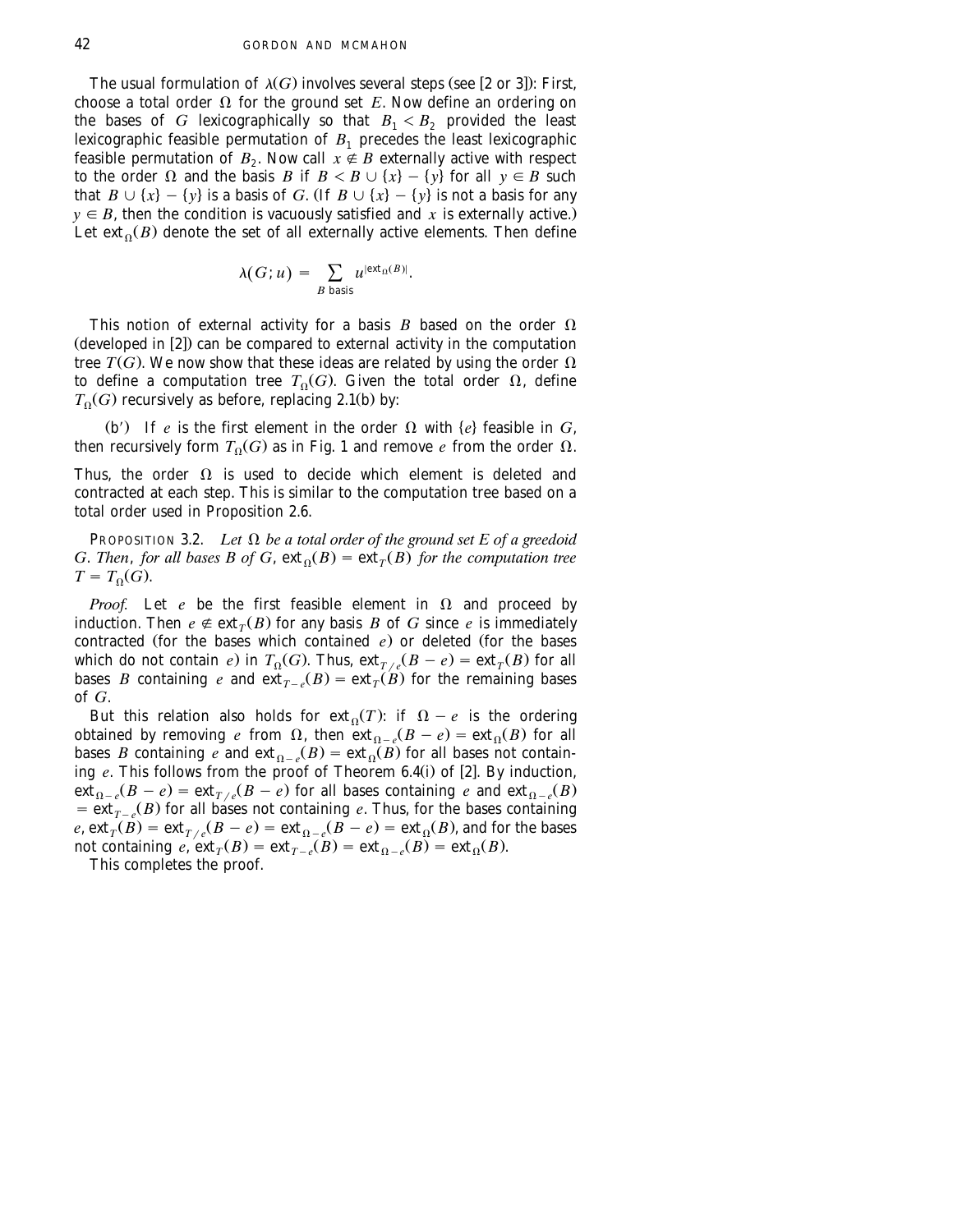Thus, Theorem 3.1 is a direct generalization of the basis activities definition of  $\lambda(G)$ . The order  $\Omega$  gives a recipe for creating  $T_0(G)$ , but the order may vary for different paths of the computation tree (unlike the situation for matroids). The next example shows how this can occur.

EXAMPLE 3.3. Let *G* be the directed branching greedoid associated with the rooted digraph of Fig. 3.

Let  $B_1 = \{a, c, d, e\}$  and let  $B_2 = \{b, c, d, f\}$ . Then in any computation tree  $T(G)$  associated to  $G$ ,  $c$  must be contracted before  $d$  along the path corresponding to the basis  $B_1$ , and  $d$  must be contracted before  $c$  along the path corresponding to the basis  $B_2$ . Thus, no single total order can be followed along each path in  $T(G)$ .

We close this section by interpreting the difference between the two interval partitions given in 2.5 and 2.7 in terms of greedoid polynomials. Let  $T_B(G)$  be the subtree obtained from a computation tree  $T(G)$  by simply removing all vertices of  $T(G)$  in which a coloop was deleted. Equivalently, we can view  $T_R(G)$  as the subtree formed by all the paths in  $T(G)$  which emanate from the root and terminate at a leaf which corresponds to a basis. Then  $T_R(G)$  is the tree which is used to compute the one-variable greedoid polynomial  $\lambda(G)$ . See Fig. 6.3 of [2] for an example. We note that the inductive proof of 2.7 gives a recursive algorithm for creating such a tree  $T_B(G)$ .

Imitating Tutte's original approach, it is tempting to create a two-variable greedoid Tutte polynomial as follows:

Let  $T(G)$  be a computation tree for a greedoid *G* and let  $B(G)$  denote the family of bases of *G*. Then define

$$
h_T(G; x, y) = \sum_{B \in B(G)} x^{\left| \operatorname{int}_T(B) \right|} y^{\left| \operatorname{ext}_T(B) \right|}.
$$



FIGURE 3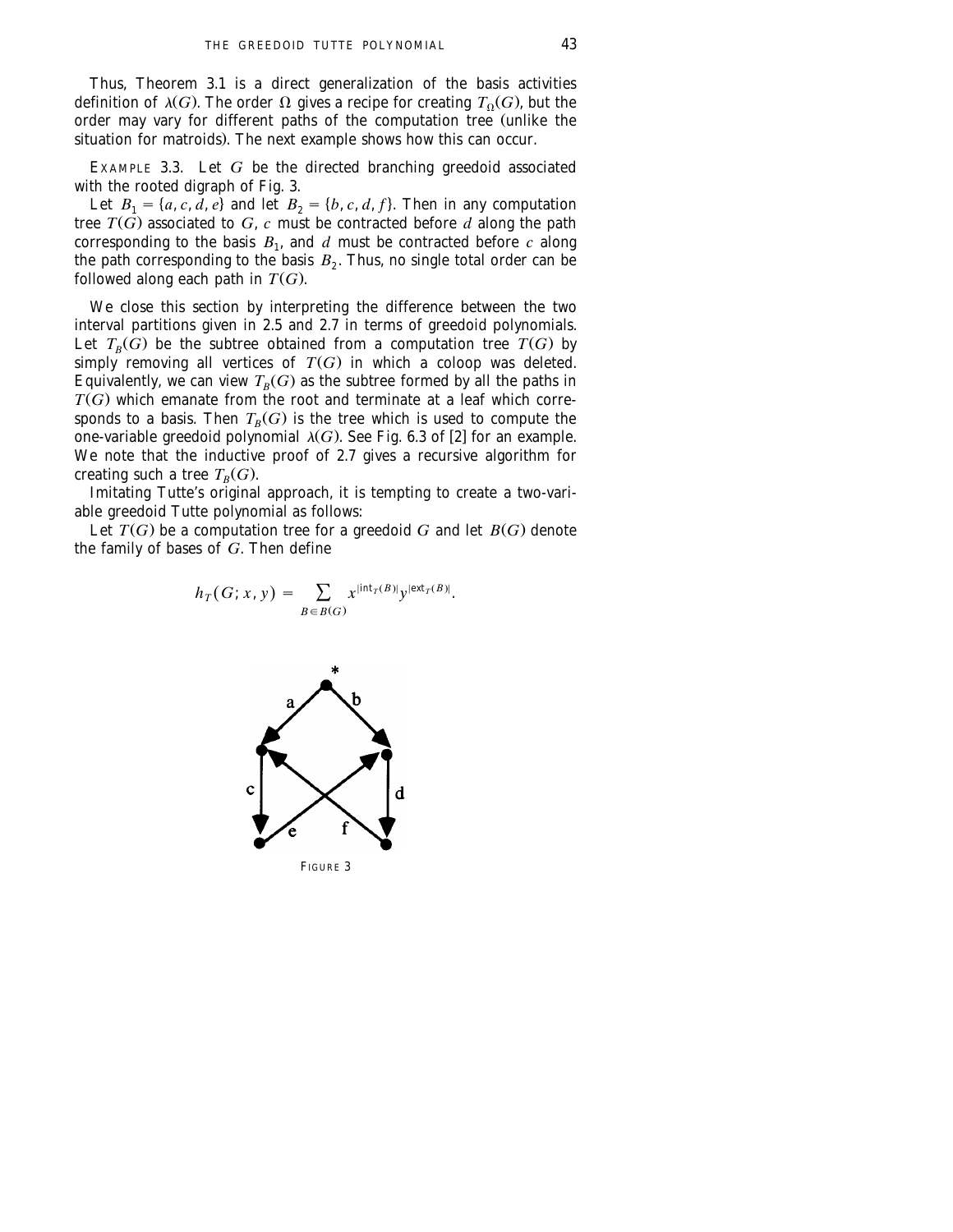Unfortunately, internal activity is not well-behaved and this polynomial depends in a crucial way on  $T(G)$ . For example, consider the directed branching greedoid associated with the rooted digraph of Fig. 4. Using a subcomputation tree  $T_1$  based on the order  $a < b < c < d < e < f$  gives  $h_1(G) = x^3y + 2x^2y^2 + xy^2 + y^3$ , while using a subcomputation tree  $T_2$ based on the order  $b < a < c < d < e < f$  gives  $h_2(G) = x^3y^2 + x^2y + x^2y + x^2y$  $2xy^2 + y^3$ .

By 3.1, it is easy to see that  $h_T(G; 1, y) = f(G; 0, y - 1) = \lambda(G; y)$ . The difference between internal and external activity in greedoids is (indirectly) related to the fact that the primal simplicial complex of a greedoid (which is the heredity closure of the family of bases of *G*) is not shellable in general, while the dual complex (the hereditary closure of the family of basis complements) is always shellable. The discussion following Theorem 8.6.7 of  $\overline{[3]}$  contains more information concerning the relationship between shellability and  $\lambda(G)$ .

# 4. DIRECTED BRANCHING GREEDOIDS: AN APPLICATION

When *G* is a matroid with *k* loops, then  $(z + 1)^k$  divides  $f(G; t, z)$ ; conversely, when  $(z + 1)^k$  divides  $f(G; t, z)$ , *G* must have *k* loops. The first implication is true for greedoids (see  $4.1$ (d) below); the second is not. We explore this in detail for directed branching greedoids, i.e., the greedoids associated with rooted digraphs.

We first list some basic results. If  $D$  is rooted digraph with  $\left($  directed) edge set *E*, the *directed branching greedoid*  $G(D) = (E, \mathcal{F})$  is defined as follows: a set  $T \subseteq E$  is feasible in  $G(D)$  if  $T$  forms a rooted arborescence of *D*, i.e., a directed tree in which all of the edges of *T* are directed "away" from the root. The next result gives graph theoretic interpretations



FIGURE 4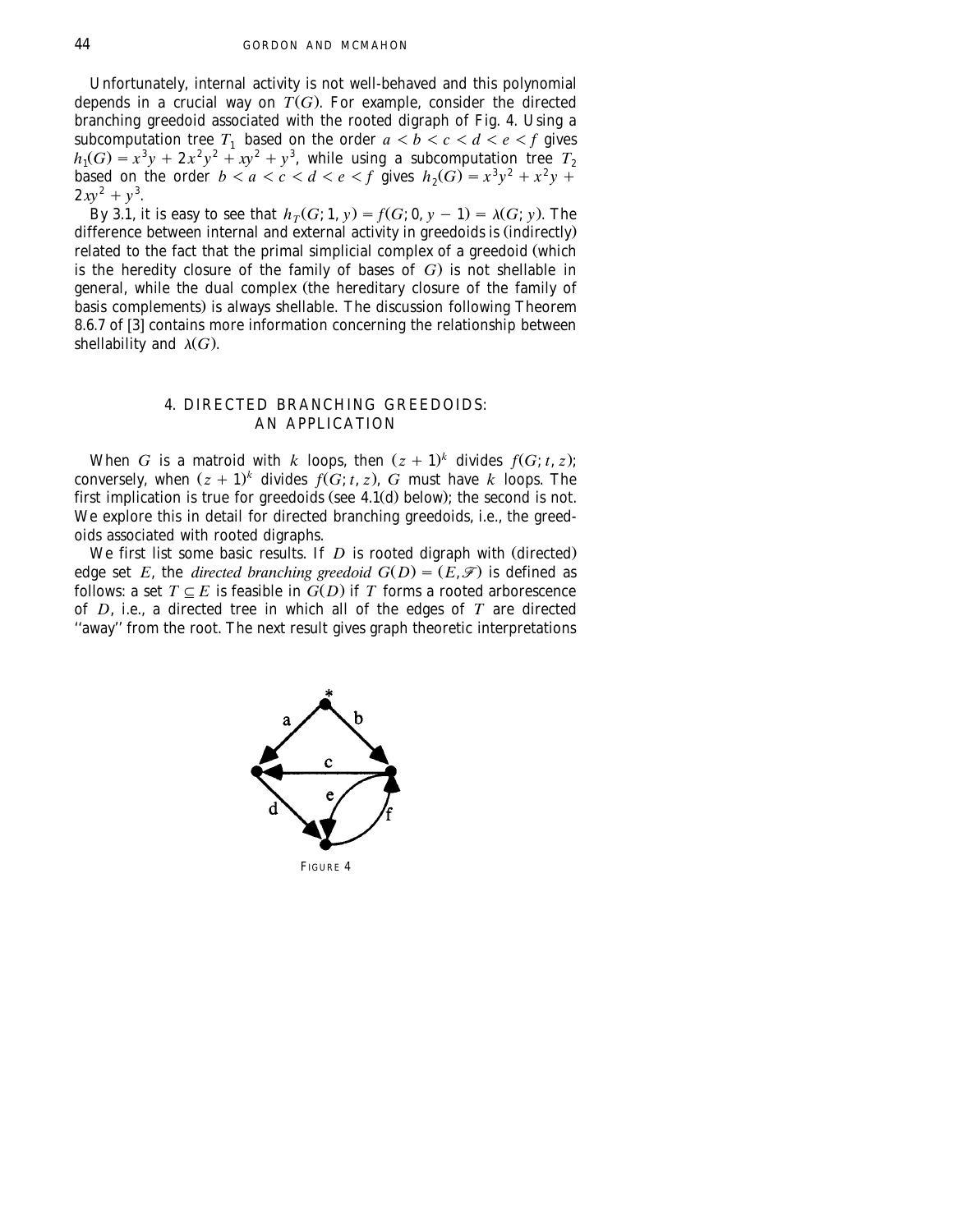for some of the greedoid concepts we have used. See  $[12]$  for more discussion.

LEMMA 4.1. *Let*  $G(D)$  *be the directed branching greedoid associated with the rooted digraph D with root vertex*  $*$ .

(a)  $\overline{A}$  directed edge  $\overline{e}$  with initial vertex  $\overline{v}$  and terminal vertex  $\overline{w}$  is a *greedoid loop in*  $G(D)$  *if and only if w lies on every directed path from*  $*$  *to*  $v$ .

(b) If every vertex of D is accessible from \* via some directed path, *then a subdigraph D' will span (in the greedoid sense)*  $G(D)$  *if and only if, for every vertex*  $\overline{v}$  *of D, there is a path from*  $*$  *to*  $\overline{v}$  *using only edges of D'.* (Such a *subdigraph D*9 *is said to be* spanning *in D*..

Ž . c *If D has no greedoid loops and D*9 *is spanning in D*, *then D*9 *has no greedoid loops*.

(d) If D has m greedoid loops and D' is the digraph obtained from D by removing these m loops, then  $f(\tilde{G}(D)) = (z + 1)^m f(\tilde{G}(D'))$ .

*Remarks.* 4.1(a) includes "classic" loops (in which the initial and terminal vertices coincide) as well as edges in which the initial vertex is not accessible from  $*$ . The condition in 4.1(b) about all vertices of D being accessible from  $*$  makes sense for the purpose of analyzing  $f(G(D))$ . In particular, isolated vertices are irrelevant (since the ground set for the greedoid is the edge set); thus we always assume  $\overrightarrow{D}$  has no isolated vertices. Further, if  $D$  has an inaccessible vertex  $v$  (from \*), any edge incident to  $v$  will be a greedoid loop (as  $4.1(a)$  is vacuously satisfied). Since greedoid loops behave in a predictable way with respect to the Tutte polynomial  $(4.1(d))$ , we will concentrate on digraphs  $D$  in which there are no isolated vertices or greedoid loops.

We now turn our attention to the main results of this section. When *G* is the directed branching greedoid associated with a rooted digraph, we obtain (Theorem 4.2) a graph theoretic interpretation for the highest power of  $(z + 1)$  which divides  $f(G)$ . This result generalizes Theorem 3 of [12], where it was shown that when  $G$  is the directed branching greedoid associated with a rooted digraph *D* having no greedoid loops, then *D* has a directed cycle if and only if  $(z + 1)$  divides  $f(G)$ .

THEOREM 4.2. Let  $G = G(D)$  be the directed branching greedoid *associated with a rooted digraph D with no greedoid loops or isolated vertices. If*  $f(G; t, z) = (z + 1)^k f_1(t, z)$ , where  $(z + 1)$  does not divide  $f_1(t, z)$ , then k *is the minimum number of edges that need to be removed from D to leave a spanning*, *acyclic directed graph*.

*Proof.* Assume *D* is a rooted directed graph with no greedoid loops, and  $f(G(D); t, z) = (z + 1)^k f_1(t, z)$ , where  $(z + 1)$  does not divide  $f_1(t, z)$ .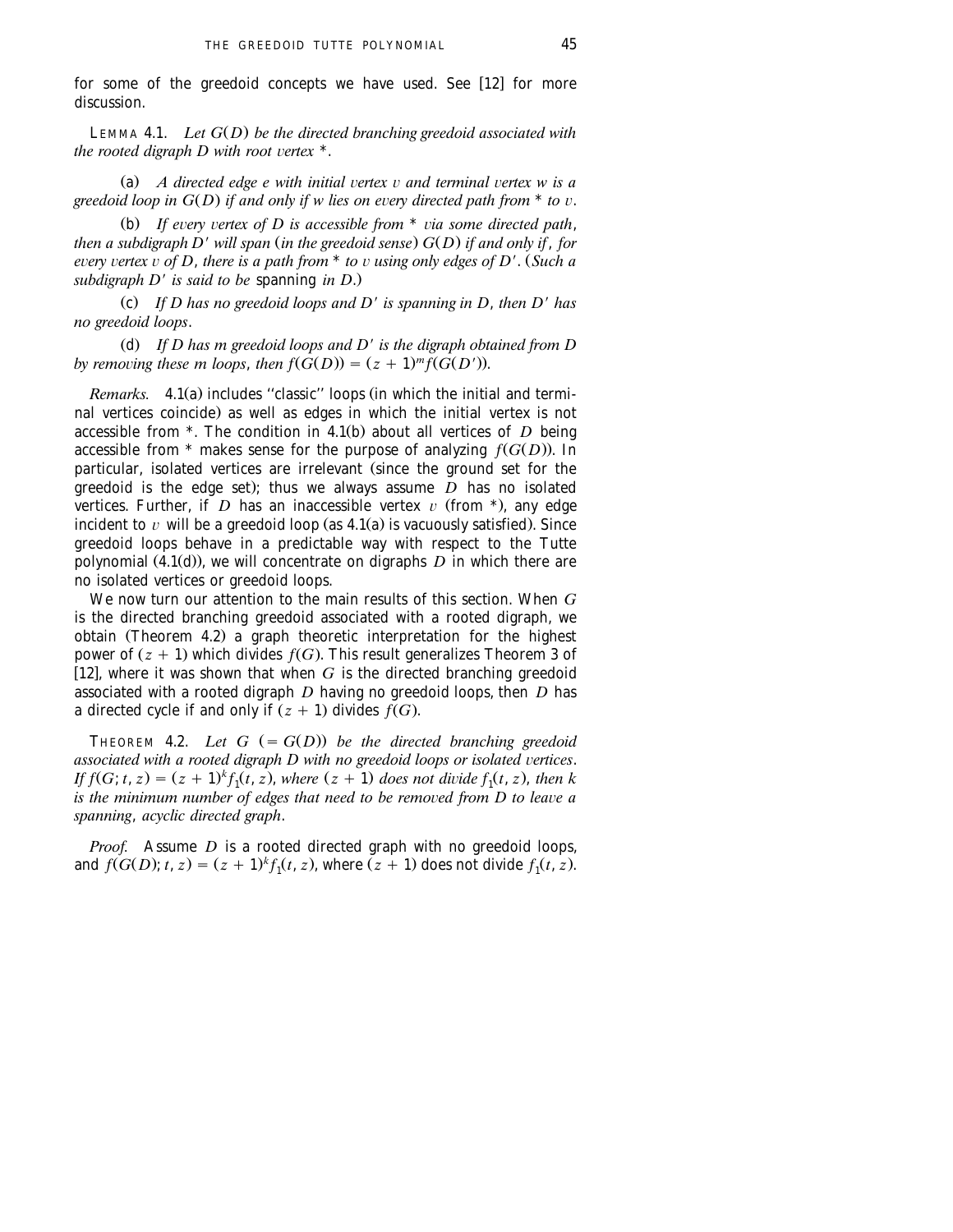Let  $m$  be the minimum number of edges whose removal leaves an acyclic, spanning subdigraph. spanning subdigraph.

*Part* 1.  $m \leq k$ . We will construct a set of  $k$  edges in  $D$  whose removal leaves an acyclic, spanning digraph. Let  $T(G)$  be a computation tree for  $G$ and let  $e$  be the first edge deleted and contracted in  $T(G)$ . Then the multiplicity of  $(z + 1)$  in  $f(G; t, z)$  is exactly equal to the smaller multiplicity of  $(z + 1)$  in  $f(G/e; t, z)$  or  $f(G - e; t, z)$  (Lemma 1 of [12]). Applying this repeatedly, we can form a path *P* in  $T(G)$  by choosing either  $H/e'$  or  $H - e^{\gamma}$  for every subgreedoid  $H$  encountered along the way, according to which of  $f(H/e')$  or  $f(H - e')$  contains exactly  $\overline{k}$  factors of  $(z + 1)$ . If both  $f(H/e')$  and  $f(H - e')$  contain exactly *k* factors of  $(z + 1)$ , choose  $H/e'$  to form the paths. Thus, our path *P* in  $T(G)$  begins at the root, ends at a leaf, and has the property that  $(z + 1)$  has multiplicity *k* in  $f(H)$  for every subgreedoid *H* on *P*. Let *B* be the feasible set which labels the leaf of *P*. Then by Theorem 3.1,  $|\text{ext}_T(B)| = k$ .

Now let *D*9 be the rooted digraph obtained from *D* after the edges corresponding to these  $k$  elements of  $G$  are removed from  $D$  (i.e., after ext<sub>*T*</sub>( $\overline{B}$ ) is removed from *G*) and let *G'* (= *G*(*D'*)) be the directed branching greedoid associated with *D'*. We form a computation tree  $T(G')$  which has the property that the sequence of deletions and contractions along one path *P*9 will be precisely the same as the sequence along *P* in  $T(G)$  (the rest of  $T(G')$  can be formed arbitrarily). The minor which labels the leaf of the path  $P'$  is empty (i.e., the corresponding feasible set of G<sup>'</sup> has no externally active elements), since every edge was either deleted or contracted. Thus, the polynomial for that minor has no factors of  $(z + 1)$ , so the polynomial  $f(\hat{G}')$  has no factors of  $(z + 1)$  by Theorem 3.1. By Lemma  $4.1(d)$ ,  $D'$  has no greedoid loops. Thus, we can apply Theorem 3 of [12] to conclude that  $\overrightarrow{D}$ <sup>*'*</sup> is acyclic.

It remains to show that  $D'$  spans  $D$ . Suppose that this is not the case. Then there is a vertex  $v$  which is not reachable from  $*$  in  $D'$ . Since  $v$  is reachable from \* in *D*, there must be consecutive nodes labeled *H* and  $H - e$  (for some edge *e*) along the path *P* in the computation tree such that there is a path from  $*$  to  $\overline{v}$  in the digraph corresponding to  $H$ , but no such path in the digraph corresponding to  $H - e$ . (Note that the edge  $e$ must be deleted along  $P$ .) Let  $w$  be the terminal vertex of  $e$  and let  $e'$  be an edge in a path from  $*$  to  $v$  (in the digraph corresponding to  $H$ ) whose initial vertex is *w*. Then the set  $B \cup \{e\}$  is feasible and  $e' \in \text{ext}_{T}(B)$ .

Without loss of generality, we may assume that the computation tree  $T(G)$  contains a path  $P'$  which agrees with the path  $P$  from the root to the node labeled by the minor  $H$ , then selects the node labeled by  $H/e$ , and then uses precisely the same sequence of deletions and contractions which occurred along the path *P*. Further, the path *P'* must give rise to a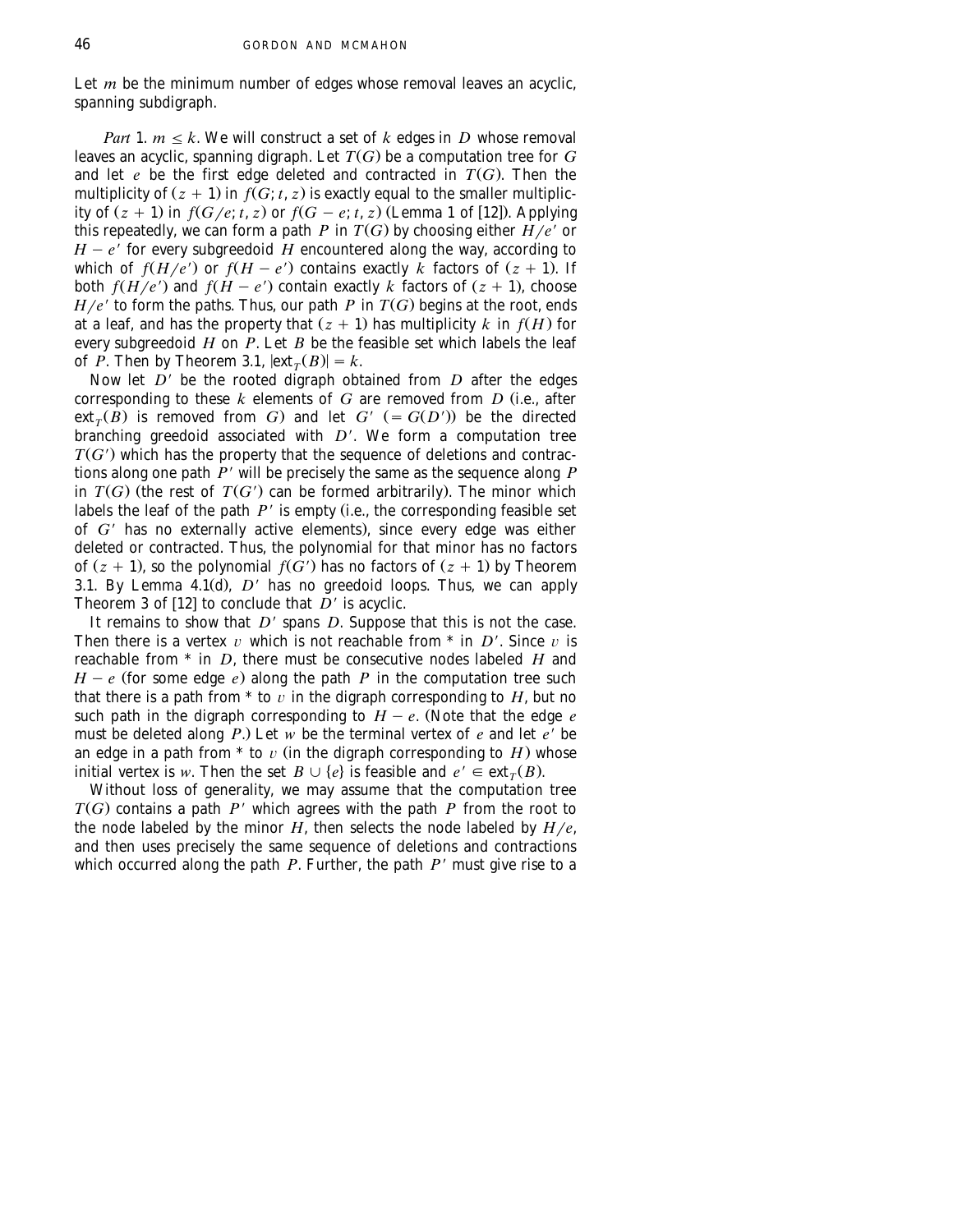higher number of externally active elements at its node, by the way the path *P* was chosen. To see why it is always possible to find such a path *P'*, we must show that if *f* is feasible in a minor  $H'_d$  of  $H - e$ , then *f* is also feasible in the corresponding minor  $H_c'$  of  $H/e$ . But this is clear, since there must be a path from  $*$  which includes the edge  $f$  in  $H - e$  and this path avoids the vertex *w* (as  $e' \in \text{ext}_{T}(B)$ ). Thus the same path including *f* exists in  $H/e$ , and *f* will be feasible in  $H_c'$ .

Since  $*$  and *w* coincide in  $H/e$ , the edge  $e'$  must eventually be deleted or contracted in the computation tree. Thus  $e' \notin \text{ext}_{T}(B \cup \{e\})$ . We claim that  $|\text{ext}_{T}(B \cup \{e\})| < k$ , producing a term  $t^{a}(z + 1)^{b}$  in  $f(G; t, z)$  with  $b < k$  (by Theorem 3.1), which would contradict the minimality of  $k$ . To show this, we will prove that  $ext{ext}_{T}(B \cup \{e\}) \subseteq ext_{T}(B)$ .

Suppose  $d \in \text{ext}_{T}(B \cup \{e\})$  and let  $H(d)$  denote the minor labeling a node on the path *P*9 in which *d* first becomes a greedoid loop. There are three possibilities for where  $H(d)$  can appear along  $P'$ .

*Case* 1.  $H(d)$  labels a node which  $P'$  shares with  $P$ . Clearly  $d$  will be a greedoid loop in all of the descendants of  $H(d)$ , so  $d \in \text{ext}_{T}(B)$ .

*Case* 2.  $H(d) = H/e$ . Then either *d* and *e* are parallel edges or *d* and *e* must share the same terminal vertex *w*, from [12]. But *d* cannot be parallel to *e* in the digraph corresponding to *H*, since there is no path from \* to v in the digraph corresponding to  $H - e$ . Further, since v is not reachable from  $*$  in the digraph corresponding to  $H - e$ , any edge  $d \neq e$ having terminal vertex *w* will be a greedoid loop in  $H - e$ , i.e.,  $d \in$  $ext_{T}(B)$ .

*Case* 3.  $H(d)$  is a proper minor  $H/e$ . If *d* is not a greedoid loop in  $H - e$ , then by 4.1(a) there is at least one feasible path from  $*$  to the terminal vertex of  $d$  in  $H - e$ . Furthermore, as before, no such path can pass through the vertex *w*. Thus each such path in  $H - e$  gives rise to a corresponding path in  $H/e$ . The sequence of deletions and contractions which produce  $H(d)$  must destroy all these paths in  $H/e$ ; hence the same sequence of deletions and contractions will also destroy all such paths in a corresponding minor of  $H - e$ , i.e.,  $d \in \text{ext}_{T}(B)$ .

We have shown  $ext_{\tau}(B \cup \{e\}) \subseteq ext_{\tau}(B) - \{e'\}$ , so  $ext_{\tau}(B \cup \{e'\}) < k$ . This gives us the desired contradiction.

Thus we have produced *k* edges whose removal leaves an acyclic, spanning subgraph. This completes this part of the proof.

*Part* 2.  $m \ge k$ . We reverse the process used in the first part of the proof. First choose a minimal set of *m* edges whose removal leaves an acyclic, spanning digraph  $D'$ . Let  $T(G')$  be any computation tree for the directed branching greedoid  $G'$  (=  $G(D')$ ). Then, by Theorem 3 of [12],  $(z + 1)$  does not divide  $f(G')$ , so, by Theorem 3.1, there is a path *P'* in  $T(G')$  from the root to a leaf labeled by an empty minor, i.e., a feasible set with no external activity. We now create a computation tree for  $G(D)$ .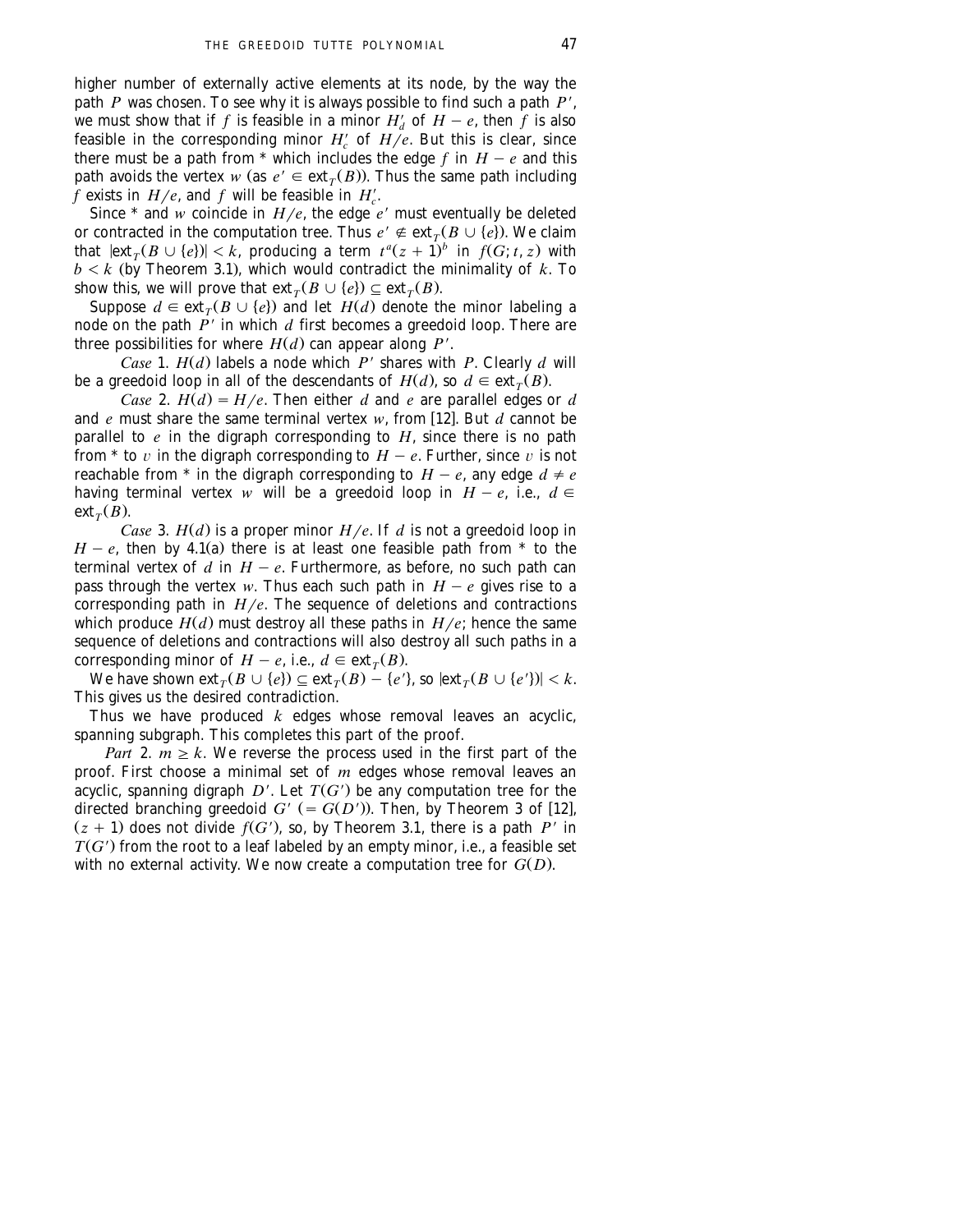

Consider the sequence of deletions and contractions along  $P'$  in  $T(G')$ and form a computation tree  $T(G)$  with a path *P* that has precisely the same sequence of deletions and contractions as  $P'$  does (with the rest of  $T(G)$  completed arbitrarily). (Again, this is always possible, since adding the *m* edges to  $D'$  will not make an edge which was feasible in  $D'$  become not feasible in *D*.) Suppose this process terminates at a vertex of  $T(G)$ labeled by the minor *H*. By Theorem 3.1 and the construction of the path *P*, either *H* or one of its descendants will contribute the term  $t^a(z + 1)^b$ to the polynomial  $f(G)$  for some  $b \leq m$ . But  $k \leq b$  since  $(z + 1)^k$  divides each term of  $f(G)$ , so  $k \leq m$ . This completes the proof.

Theorem 4.2 generalizes a similar result which holds for the polynomial  $\lambda(G)$ . See the discussion concerning directed branching greedoids following Proposition  $8.6.3$  in [3].

The necessity of the spanning condition in 4.2 can be seen in the following example.

EXAMPLE 4.3. Let *D* be the rooted digraph of Fig. 5. Then  $(z + 1)^2$ divides the Tutte polynomial, so the minimum number of edges which can be removed to leave an acyclic spanning digraph is 2. Removing the edge labeled *a* leaves an acyclic digraph, but the resulting digraph does not span.

### ACKNOWLEDGMENT

We wish to thank the anonymous referee for many helpful suggestions in clarifying the exposition in Section 4 and the proof of Theorem 4.2 and for contributing Example 4.3.